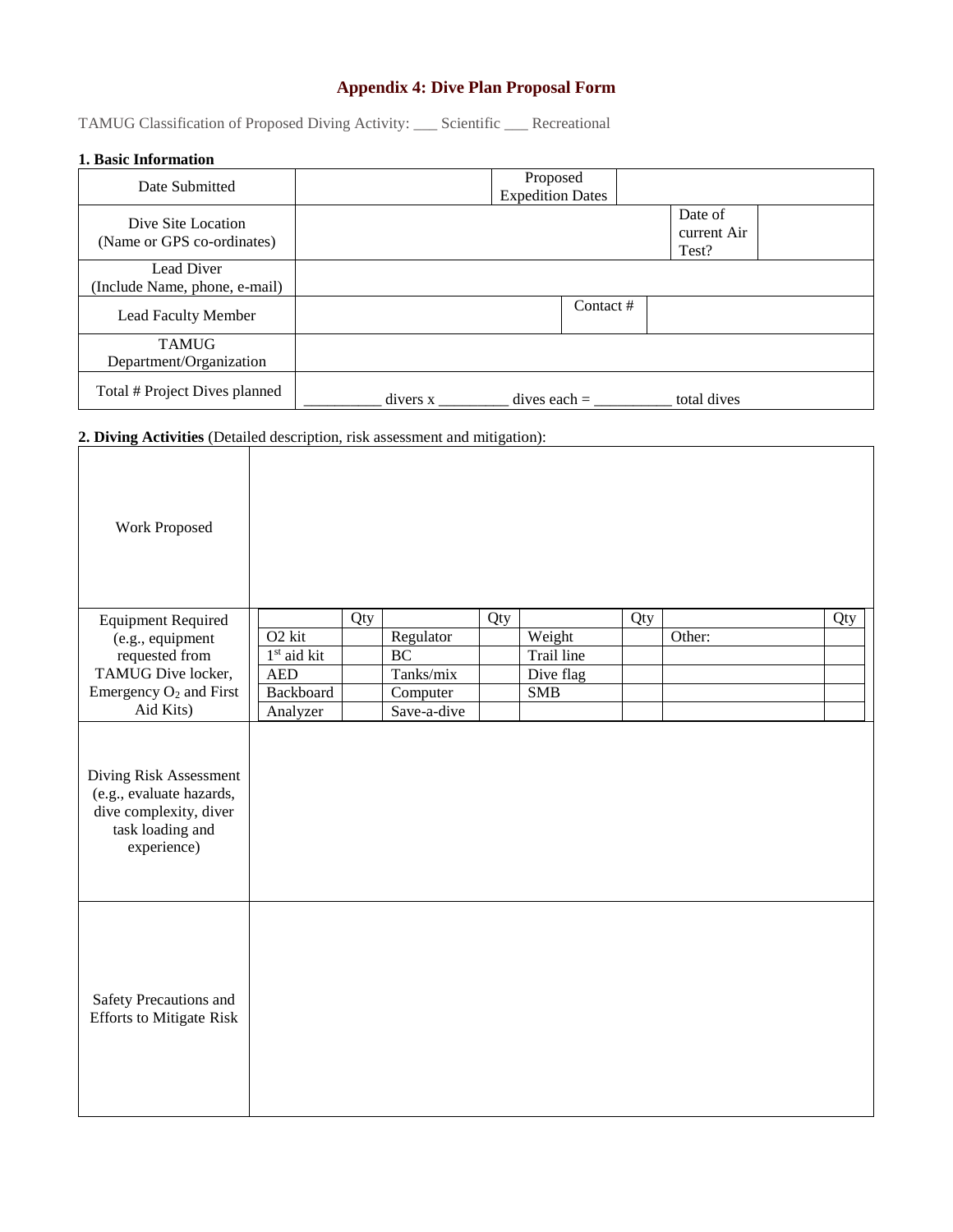### **3. Roster of Divers** (Append additional sheets if necessary)**:**

l

| Name of Diver |                     |                          | Use Pers           | DAN $\#$   | Diver cell | Emergency Contact<br>Phone Relation |  |  |
|---------------|---------------------|--------------------------|--------------------|------------|------------|-------------------------------------|--|--|
|               | Applicable<br>Certs | $\frac{Depth}{Rating^2}$ |                    | level $\&$ |            | Name                                |  |  |
|               |                     |                          | equip?<br>On file? | exp date   |            |                                     |  |  |
|               |                     |                          |                    |            |            |                                     |  |  |
|               |                     |                          |                    |            |            |                                     |  |  |
|               |                     |                          |                    |            |            |                                     |  |  |
|               |                     |                          |                    |            |            |                                     |  |  |
|               |                     |                          |                    |            |            |                                     |  |  |
|               |                     |                          |                    |            |            |                                     |  |  |
|               |                     |                          |                    |            |            |                                     |  |  |
|               |                     |                          |                    |            |            |                                     |  |  |
|               |                     |                          |                    |            |            |                                     |  |  |
|               |                     |                          |                    |            |            |                                     |  |  |
|               |                     |                          |                    |            |            |                                     |  |  |
|               |                     |                          |                    |            |            |                                     |  |  |
|               |                     |                          |                    |            |            |                                     |  |  |
|               |                     |                          |                    |            |            |                                     |  |  |
|               |                     |                          |                    |            |            |                                     |  |  |
|               |                     |                          |                    |            |            |                                     |  |  |
|               |                     |                          |                    |            |            |                                     |  |  |
|               |                     |                          |                    |            |            |                                     |  |  |
|               |                     |                          |                    |            |            |                                     |  |  |
|               |                     |                          |                    |            |            |                                     |  |  |
|               |                     |                          |                    |            |            |                                     |  |  |
|               |                     |                          |                    |            |            |                                     |  |  |
|               |                     |                          |                    |            |            |                                     |  |  |
|               |                     |                          |                    |            |            |                                     |  |  |
|               |                     |                          |                    |            |            |                                     |  |  |
|               |                     |                          |                    |            |            |                                     |  |  |
|               |                     |                          |                    |            |            |                                     |  |  |
|               |                     |                          |                    |            |            |                                     |  |  |
|               |                     |                          |                    |            |            |                                     |  |  |
|               |                     |                          |                    |            |            |                                     |  |  |
|               |                     |                          |                    |            |            |                                     |  |  |
|               |                     |                          |                    |            |            |                                     |  |  |

<sup>&</sup>lt;sup>2</sup> Please note the *Depth Rating* corresponding to the type of plan. A recreational plan should include recreational depth ratings, a scientific plan should include scientific depth ratings.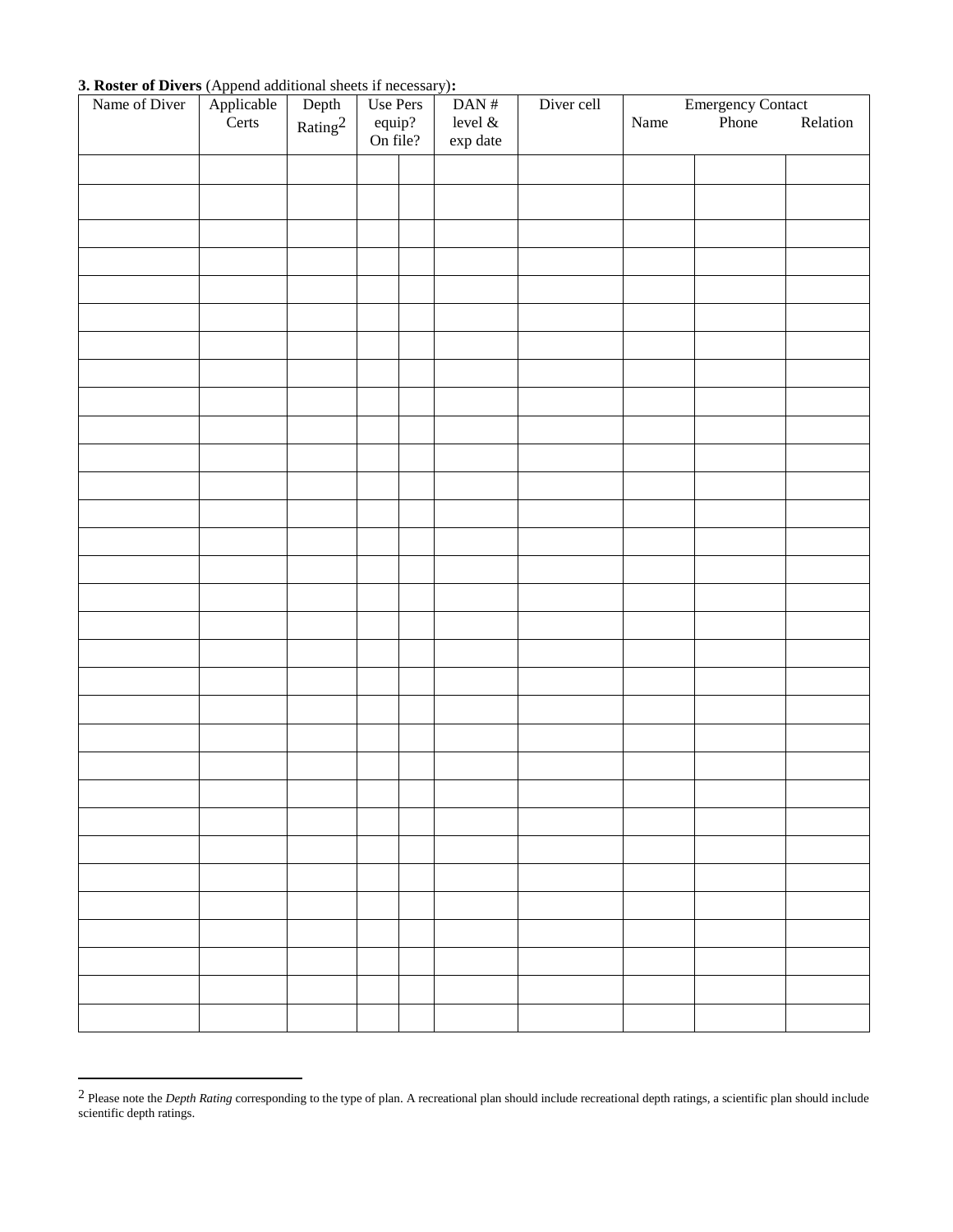**4. Trip Itinerary** (Append additional sheets if necessary)**:**

| Date | Time | Activity |
|------|------|----------|
|      |      |          |
|      |      |          |
|      |      |          |
|      |      |          |
|      |      |          |
|      |      |          |
|      |      |          |
|      |      |          |
|      |      |          |
|      |      |          |
|      |      |          |
|      |      |          |
|      |      |          |
|      |      |          |
|      |      |          |
|      |      |          |
|      |      |          |
|      |      |          |
|      |      |          |
|      |      |          |
|      |      |          |
|      |      |          |
|      |      |          |
|      |      |          |
|      |      |          |
|      |      |          |
|      |      |          |
|      |      |          |
|      |      |          |
|      |      |          |
|      |      |          |
|      |      |          |
|      |      |          |
|      |      |          |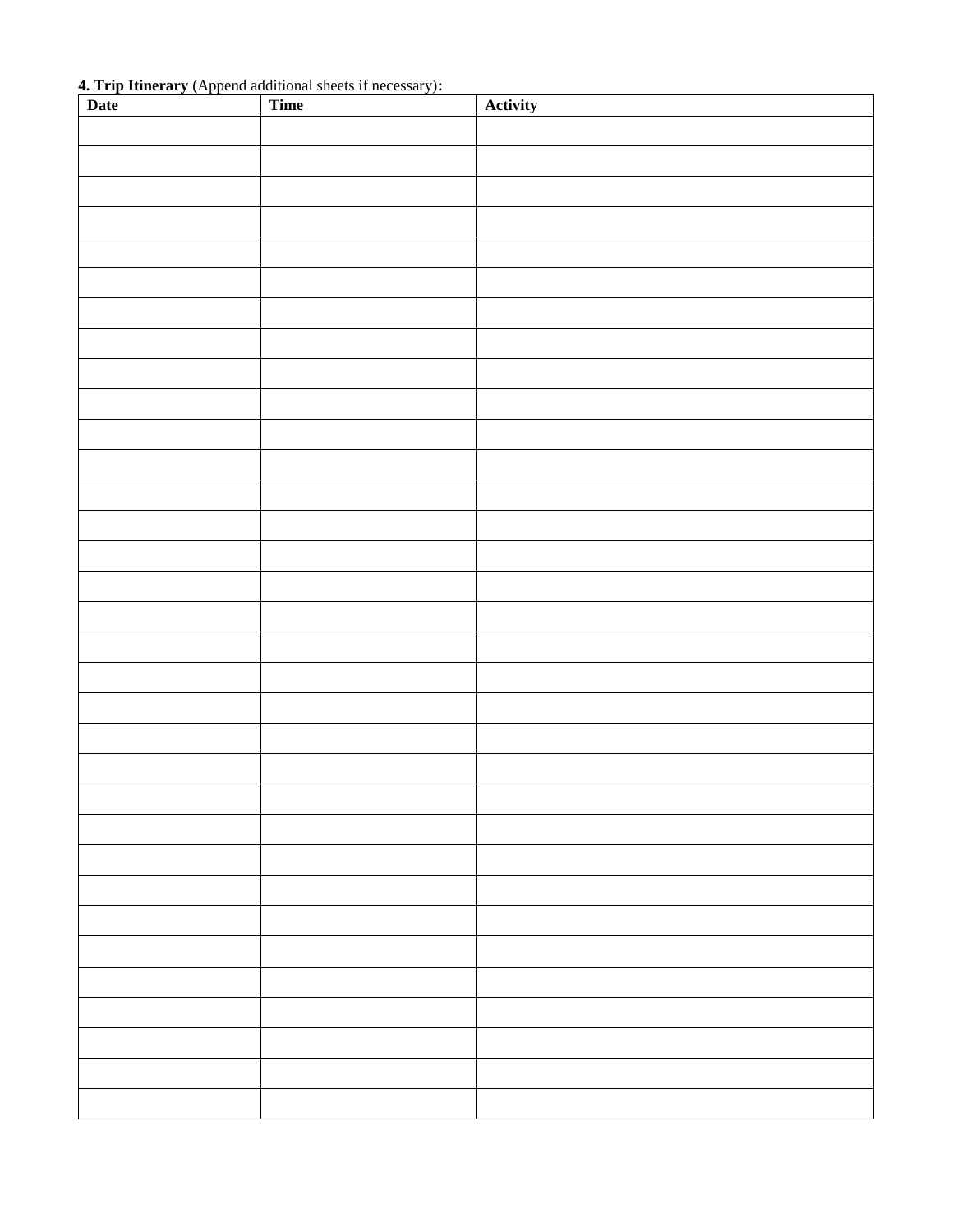#### **5. Proposed Dive Profiles:**

- Table-based planning include max depth & time, surface intervals, gas mix and letter designations before and after each dive.

- Computer-based profiles include max depth, max time, surface intervals and gas mix.

- Planed deco dives include detailed profiles including; max depth, total run time, stop depths and times, gas mixes, gas switch depths, and required volume for each gas (An example plan is included at the end of this document, plans do not need to exactly match this format).

- All dive plans deeper than 150 feet must be approved by the DCB.

Primary planning method: \_\_\_tables \_\_\_ computer \_\_\_ dive software

**6. Emergency Management Plan:** (a) emergency contact information for each diver (name, relationship, and telephone number), (b) nearest recompression chamber **that treats divers on an emergency basis**, (c) nearest accessible hospital, and (d) anticipated means of transport for a diving victim. Refer to the TAMUG Diving Safety Manual for required equipment and emergency planning.

| <b>Nearest Dive Emergency</b>         | Memorial Hermann Wound Care - Texas Medical Center (multiplace chamber) |
|---------------------------------------|-------------------------------------------------------------------------|
| <b>Hyperbaric Chamber</b>             |                                                                         |
| <b>Address</b>                        | 6411 Fannin St, Houston, TX 77030                                       |
| <b>Phone</b>                          | (713) 704-4000 (Direct Chamber line: (713) 704-4268)                    |
| <b>Hours of operation</b>             | 24hours. On-call for diver emergencies.                                 |
| <b>Distance from primary location</b> |                                                                         |
| (miles and estimated travel time)     |                                                                         |
| <b>Nearest Hospital</b>               |                                                                         |
| <b>Address</b>                        |                                                                         |
| <b>Phone</b>                          |                                                                         |
| <b>Hours of operation</b>             |                                                                         |
| <b>Distance from primary location</b> |                                                                         |
| (miles and estimated travel time)     |                                                                         |
| <b>Nearest Urgent Care</b>            |                                                                         |
| <b>Address</b>                        |                                                                         |
| <b>Phone</b>                          |                                                                         |
| <b>Hours of operation</b>             |                                                                         |
| <b>Distance from primary location</b> |                                                                         |
| (miles and estimated travel time)     |                                                                         |
| <b>DAN Medical Info Phone</b>         | 919-684-2948                                                            |
| <b>DAN Emergency Phone</b>            | 919-684-9111                                                            |
| <b>Emergency Numbers</b>              |                                                                         |
| <b>Anticipated Means of Victim</b>    |                                                                         |
| <b>Transport</b>                      |                                                                         |
|                                       |                                                                         |
| <b>Emergency Action Procedures</b>    |                                                                         |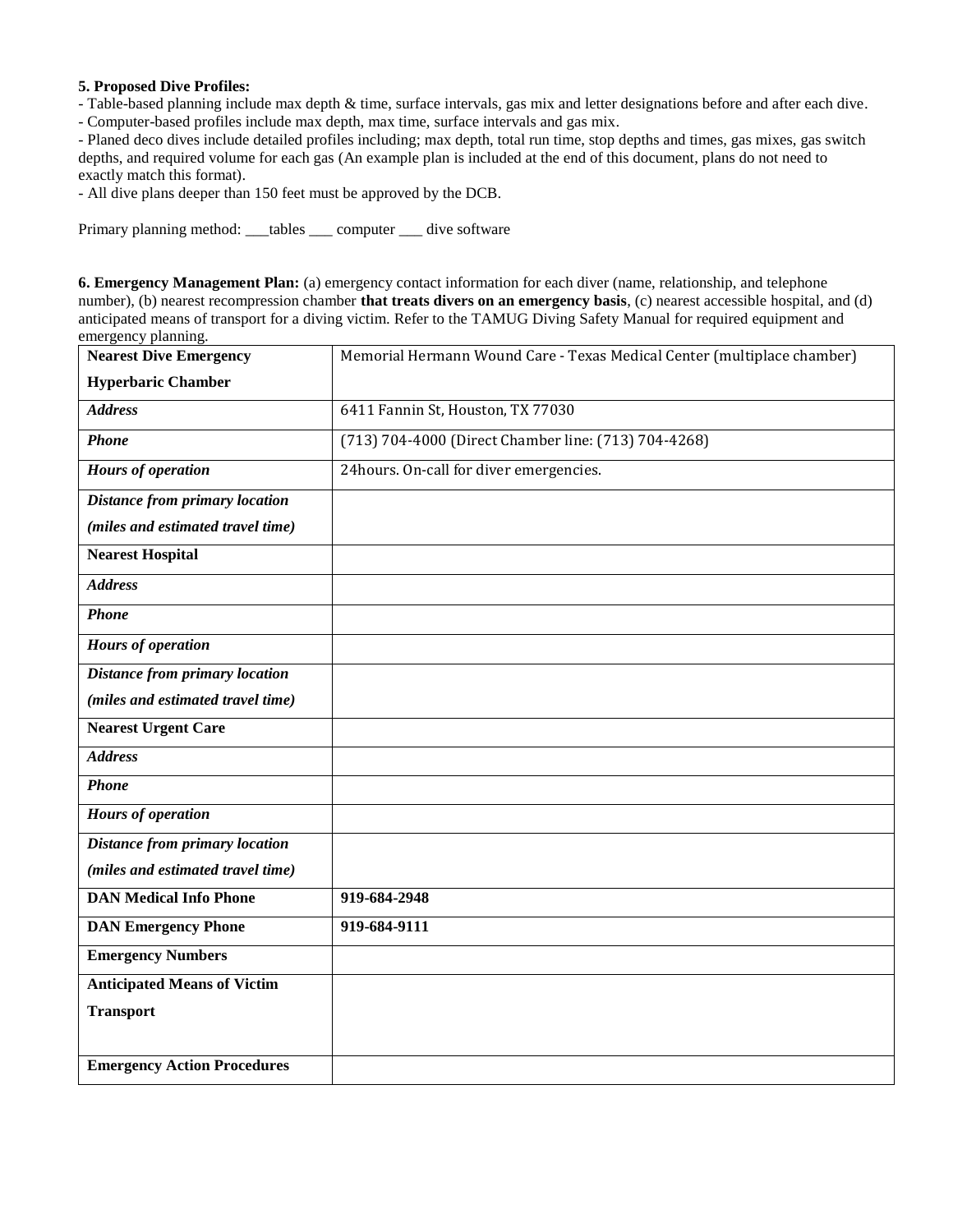#### **7. Verification of Administrative Requirements (to be completed by the Lead Diver, who is the person submitting the dive plan)**

I verify that *ALL* divers that are listed above in this Dive Plan have current and up-to-date personal diver files, with all administrative requirements outlined in the TAMUG Diving Safety Manual.

I understand that any diver has the right to refuse to dive for any reason, without fear of penalty, and should do so if they feel the conditions are unsafe for diving, or the dive violates the precepts of their training or the TAMUG Diving Safety Manual.

I understand that all dive plans must be based on the competency of the least experienced diver.

I understand that if I am diving from a vessel, I am responsible for coordinating with TAMUG Marine Education Support and Safety Operations as needed.

Signature and Date (*Lead Diver)*

#### **8. Authority to submit dive plan (to be completed by the Primary Investigator, or Faculty Member responsible for the course/organization listed on this Dive Plan)**

**\_\_\_\_\_\_\_\_\_\_\_\_\_\_\_\_\_\_\_\_\_\_\_\_\_\_\_\_\_\_\_\_\_\_\_\_\_\_\_\_\_\_\_\_\_\_\_\_\_\_\_\_\_\_\_\_\_\_\_\_\_\_\_\_\_\_\_\_\_\_\_\_\_\_\_\_\_\_\_\_\_\_\_\_\_\_\_\_\_\_\_\_\_\_\_\_\_\_**

I verify that the lead diver has my authority to submit this plan, and that I have reviewed the information contained on this plan.

I understand that dive plans should be submitted to the appropriate TAMUG DSO at least 5 business days before the expected project travel dates.

I understand that if I am diving from a vessel, I am responsible for coordinating with TAMUG Marine Education Support and Safety Operations to submit a float plan, if necessary.

**\_\_\_\_\_\_\_\_\_\_\_\_\_\_\_\_\_\_\_\_\_\_\_\_\_\_\_\_\_\_\_\_\_\_\_\_\_\_\_\_\_\_\_\_\_\_\_\_\_\_\_\_\_\_\_\_\_\_\_\_\_\_\_\_\_\_\_\_\_\_\_\_\_\_\_\_\_\_\_\_\_\_\_\_\_\_\_\_\_\_\_\_\_\_\_\_\_\_**

Signature and Date (*TAMUG Faculty member responsible for project, course, or Student Organization*)

#### **9. Final Dive Plan Approval and Authorization**

Signature and Date (*TAMUG Diving Safety Officer/DCB Chair*)

NOTES: Please refer to sections 4.22, 4.5 in the TAMUG Diving Safety Manual, as well as any other applicable sections to the specific diving involved in this project.

**\_\_\_\_\_\_\_\_\_\_\_\_\_\_\_\_\_\_\_\_\_\_\_\_\_\_\_\_\_\_\_\_\_\_\_\_\_\_\_\_\_\_\_\_\_\_\_\_\_\_\_\_\_\_\_\_\_\_\_\_\_\_\_\_\_\_\_\_\_\_\_\_\_\_\_\_\_\_\_\_\_\_\_\_\_\_\_\_\_\_\_\_\_\_\_\_\_\_**